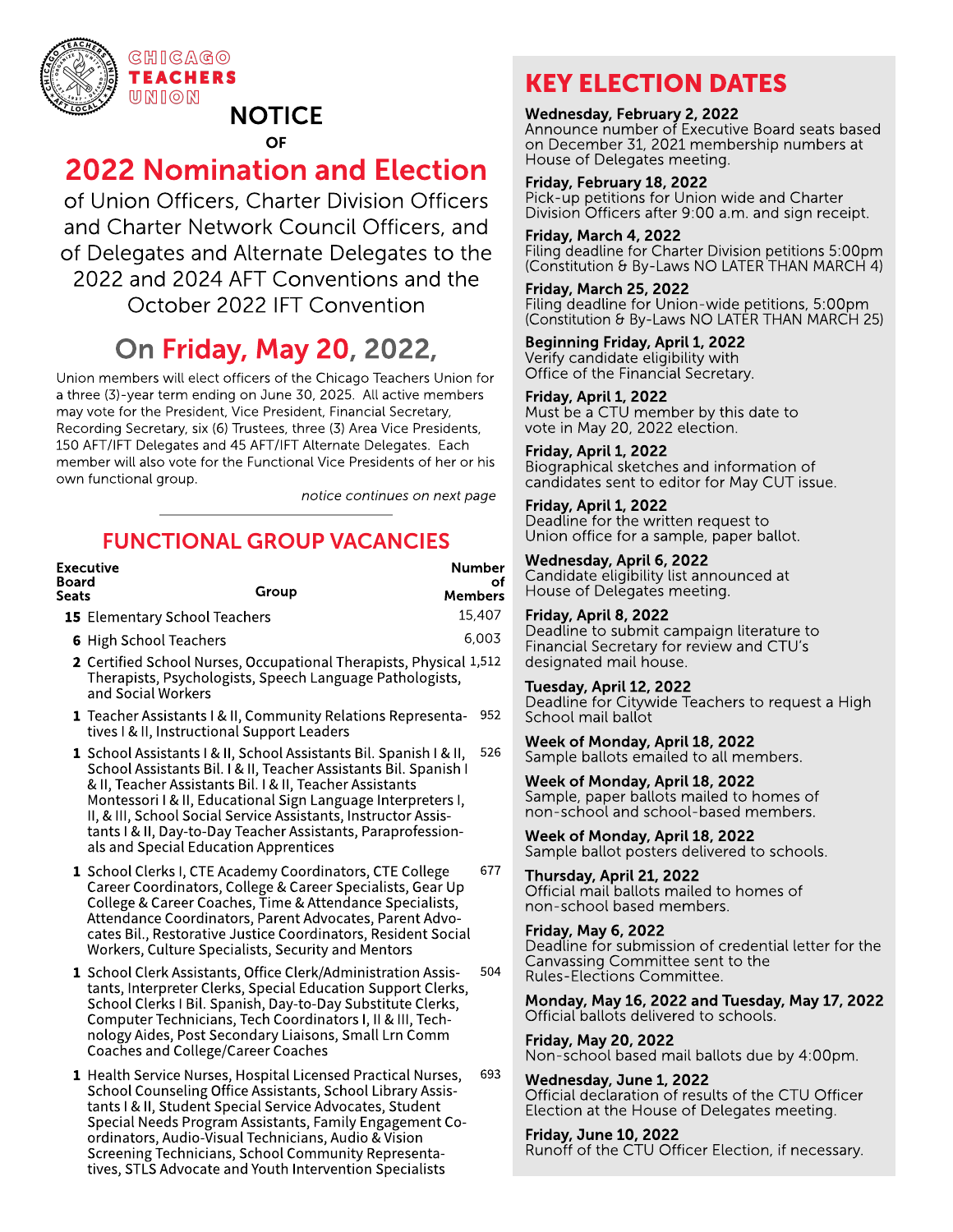#### NOMINATION AND ELECTION OF UNION OFFICERS **AND DELEGATES TO THE** AFT AND IFT CONVENTIONS

**continued from front page**

#### I. HOW TO BECOME A CANDIDATE

- a) All candidates for Union Officers must be nominated by petition (either by slates or individually)
- b) Candidates for President,Vice President, Recording Secretary and Financial Secretary must be regular members who have been in good standing for three (3) years immediately prior to the date of nomination. Candidates for other Union offices must be regular members who have been in good standing for at least two (2) years immediately prior to the date of nomination.
- c) Candidates must have petitions signed by five percent (5%) of Union members in good standing qualified to vote on the position.
- d)All candidates for delegate and alternate delegate to the AFT and IFT Conventions must be members in good standing and file a petition signed by not less than 200 Union members in good standing.
- e) Candidates may run individually or on a slate. Slates shall consist of two (2) or more candidates for office. Candidates choosing to run on a slate must each consent in writing to run on the slate, and the slate must have a designated name. The written consents and slate name shall be submitted to the Financial Secretary with the nominating petitions. No candidate may withdraw from a slate after eligible candidates are announced at the April 2022 House of Delegates meeting.
- f) No member may be a candidate for more than one office or be a member of more than one slate, except that members may run for both Union office and for AFT/IFT Delegate or Alternative Delegate.

#### II.NOMINATION PROCEDURES

- a) Any Union member in good standing may obtain petitions in person from the Financial Secretary or her designee at the Union office at 1901 W. Carroll Avenue. Blank petitions for the May 20, 2022 election may be picked up beginning Friday, February 18, 2022, and ending March 25, 2022, between 9:00 a.m. and 5:00 p.m., Monday through Wednesday, and between 9:00 a.m. and 6:00 p.m., Thursday and Friday. Only petitions provided by the Union may be utilized to nominate candidates for Union office.
- b)All nominating petitions must be on file with the Office of the Financial Secretary at the Union office no later than Friday, March 25, 2022, by 5:00 p.m.

#### III. GENERAL ELECTION **PROCEDURES**

- a) There will be one ballot with two sections. One (1) section for the election of Union Officers according to Functional groups, and one (1) section for Delegates and Alternate Delegates to the AFT Conventionsand the IFT Convention.
- b) No later than May 1, 2022, sample ballots with candidates' names will be provided to all schools for posting on bulletin boards and an electronic version of this sample ballot will be sent to all members. These sample ballots must not be used for the vote, but are to familiarize everyone with the candidates and process for the election.If a school-based member wants a paper version of the sample ballot, they shall request one from the Membership Department no later than April 1, 2022.
- c) Members not assigned to a school unit will receive their individual ballots by mail, which are intended for return via the U.S. Postal Service. However, where necessary, citywide voters can vote at a polling place by supplemental ballot or by re-

turning their mail ballot in person at a polling place.

- d)All citywide teachers will receive an elementary school teacher sample ballot which will be mailed to their homes the week of Monday, April 18, 2022. A citywide teacher may request a high school teacher official ballot, in writing, to Maria T. Moreno, Financial Secretary by April 12, 2022 (fax 312-329- 6200) or NormaAlbor@ctulocal1.org. Written requests must include type of ballot, printed full name and Board of Education ID number.
- e) All Union members in good standing as of April 1, 2022, shall vote by secret ballot in their respective schools by presenting a union membership card paid up to at least April 30, 2022, or paid salary stub showing CTU dues deduction no earlier than January 2022, or by having their names appear on the Official CTU Voters' Signature List that indicates who can or cannot vote in the school unit, and by signing the CTU Voters' Signature List.
- f) Slate voting rules shall be observed. The ballot or its instructions indicates on its face that a voter who casts a vote for a slate may not also vote for another individual candidate for any office that is included on the slate.In the event any voter casts a vote for a slate and for an individual candidate for the same office included in the slate, only the slate vote shall be counted and the individual vote shall not be counted.
- g)Official ballots will be mailed to the homes of citywide members not assigned to a school. Deadline for receipt of mail ballots is Friday, May 20, 2022, at 4:00 p.m. No ballots received thereafter shall be counted.
- h) Secret balloting shall be conducted in the schools on Friday, May 20, 2022. The election is invalid if held on any day other than Friday, May 20, 2022.